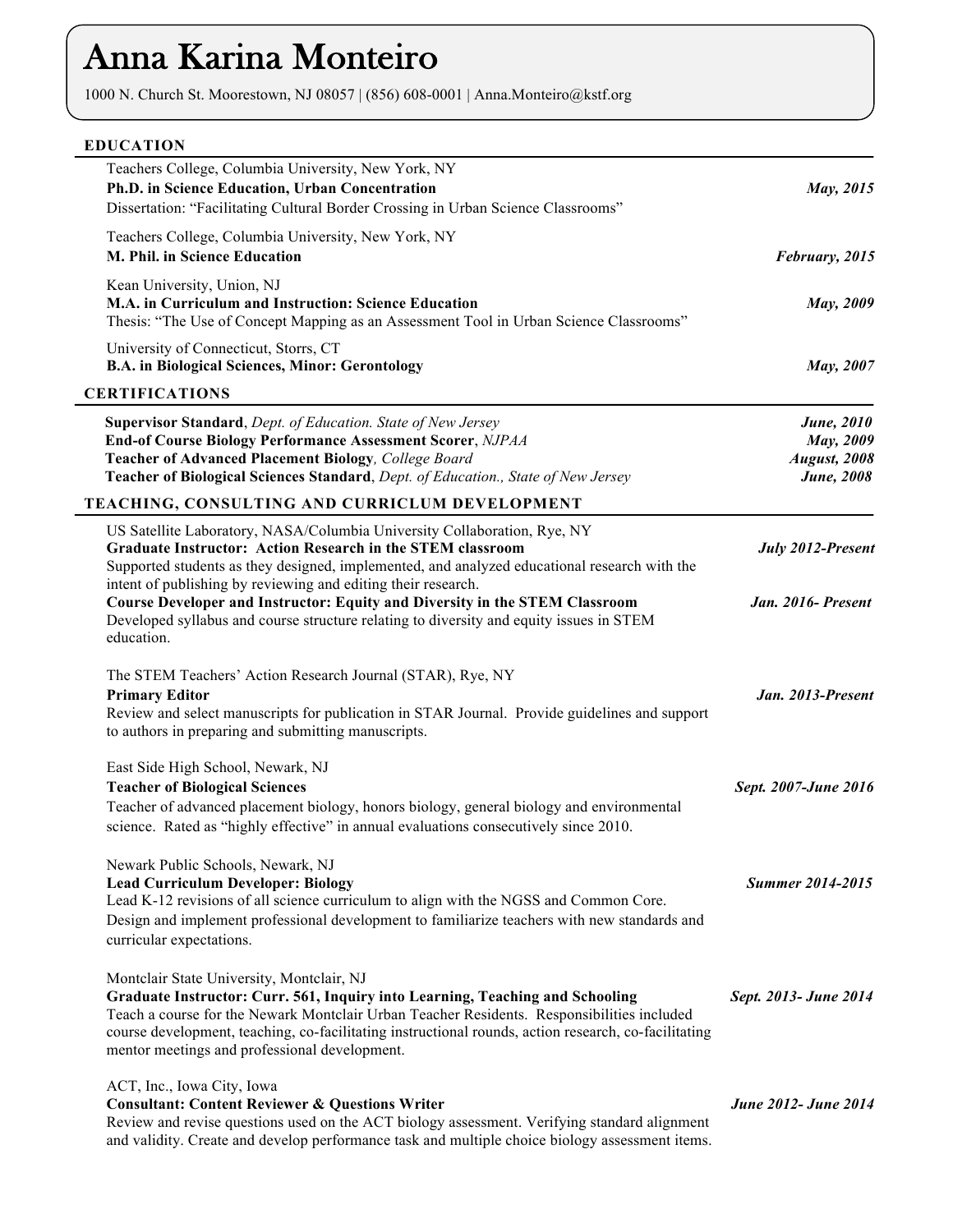### SCHOOL LEADERSHIP EXPERIENCE

| East Side High School, Newark, NJ<br><b>School Improvement Panel Teacher Member</b><br>Observe and provide constructive feedback and mentor to teachers on Corrective Action<br>Plans. Analyze teacher evaluation data, identify areas of growth, and design and implement<br>school wide professional development. | Sept. 2014- June 2016 |  |
|---------------------------------------------------------------------------------------------------------------------------------------------------------------------------------------------------------------------------------------------------------------------------------------------------------------------|-----------------------|--|
| <b>Lead Biology Teacher</b><br>Develop common lessons, units and assessments for all biology teachers. Define and track<br>student learning goals and analyze assessment data from all students taking biology.                                                                                                     | Sept. 2009-2016       |  |
| <b>Professional Development Committee</b><br>Plan, prepare and present professional development workshops for the school and<br>department.                                                                                                                                                                         | Sept. 2009- June 2012 |  |
| <b>Head Robotics Coach, FRC Team 1811</b><br>Support students in using engineering fundamentals in the planning, manufacturing, and<br>assembly of a FRC competitive robot. Oversee co-coaches, organize travel and obtain<br>funding through sponsorship and fundraising for competitions. Manage team budget.     | Sept. 2008-June 2016  |  |
| <b>Interdisciplinary Curriculum Development Team</b><br>Design and implement cross curricular units with math, english and social studies teachers.                                                                                                                                                                 | Nov. 2008 – June 2011 |  |
| Newark Montclair Urban Teaching Residency, Montclair, NJ                                                                                                                                                                                                                                                            |                       |  |
| <b>Lead Mentor Teacher for 6 Resident Graduates</b><br>Mentor residents for one full year, participate in developing and creating curriculum, and<br>observe and evaluate resident performance during their residency and induction years using<br>the RTOP evaluation tool.                                        | Sept. 2010- June 2014 |  |

### OTHER INSTITUTIONAL COLLABORATIONS

| New Jersey Institute of Technology, Newark, NJ<br><b>C2Prism: Promoting Research Integrating Science and Mathematics Cooperating Teacher</b><br>An initiative funded by NSF that combines PhD level research in the STEM fields and high<br>school teaching at a fundamental level.                                                                                                               | 2009-2010 |
|---------------------------------------------------------------------------------------------------------------------------------------------------------------------------------------------------------------------------------------------------------------------------------------------------------------------------------------------------------------------------------------------------|-----------|
| Smithsonian Institution of the National Academies, Washington D.C.<br><b>RxeSearch: An Educational Journey Teacher Team Leader</b><br>Lead and implement an inquiry based curriculum on the research and development of a<br>pharmaceutical drug. Developed and funded by National Science Resources Center. Led a<br>group of four teachers across content areas in implementing the curriculum. | 2009-2010 |
| Rutgers University (formally UMDNJ), Newark, NJ<br><b>Cooperating Teacher</b><br>Hosted a SMART Master's student and collaborated on developing engaging and rigorous<br>lessons with a goal of increasing the number of underrepresented students in the health science<br>fields.                                                                                                               | 2008-2009 |

## PEER REVIEWED PUBLICATIONS

### *Book Chapters*

- Larkin, D., **Monteiro, A.K.,** Poole, S. (2015). Science pedagogical content knowledge development in an urban teacher residency. In M. Taylor & E. Klein, *A year in the life of an urban teacher residency program: Using inquiry to re-invent math and science education*. Rotterdam, The Netherlands: SensePublisher.
- Klein, E. J., Monteiro, A.K. Kallai, K.S., Romney, W., Abrams, L. (2015) Articulating the intimate knowledge of teaching: mentors and faculty design protocols to explore video artifacts of teaching, *A year in the life of an urban teacher residency program: Using inquiry to re-invent math and science education*. Rotterdam, The Netherlands: SensePublisher.
- Taylor, M., DeAntonio, M., **Monteiro, A. K**., Morales, C. M., Santos, M. (2015). Fostering change through socially just teacher leadership. In M. Taylor & E. Klein, *A year in the life of an urban teacher residency program: Using inquiry to re-invent math and science education*. Rotterdam, The Netherlands: SensePublisher.